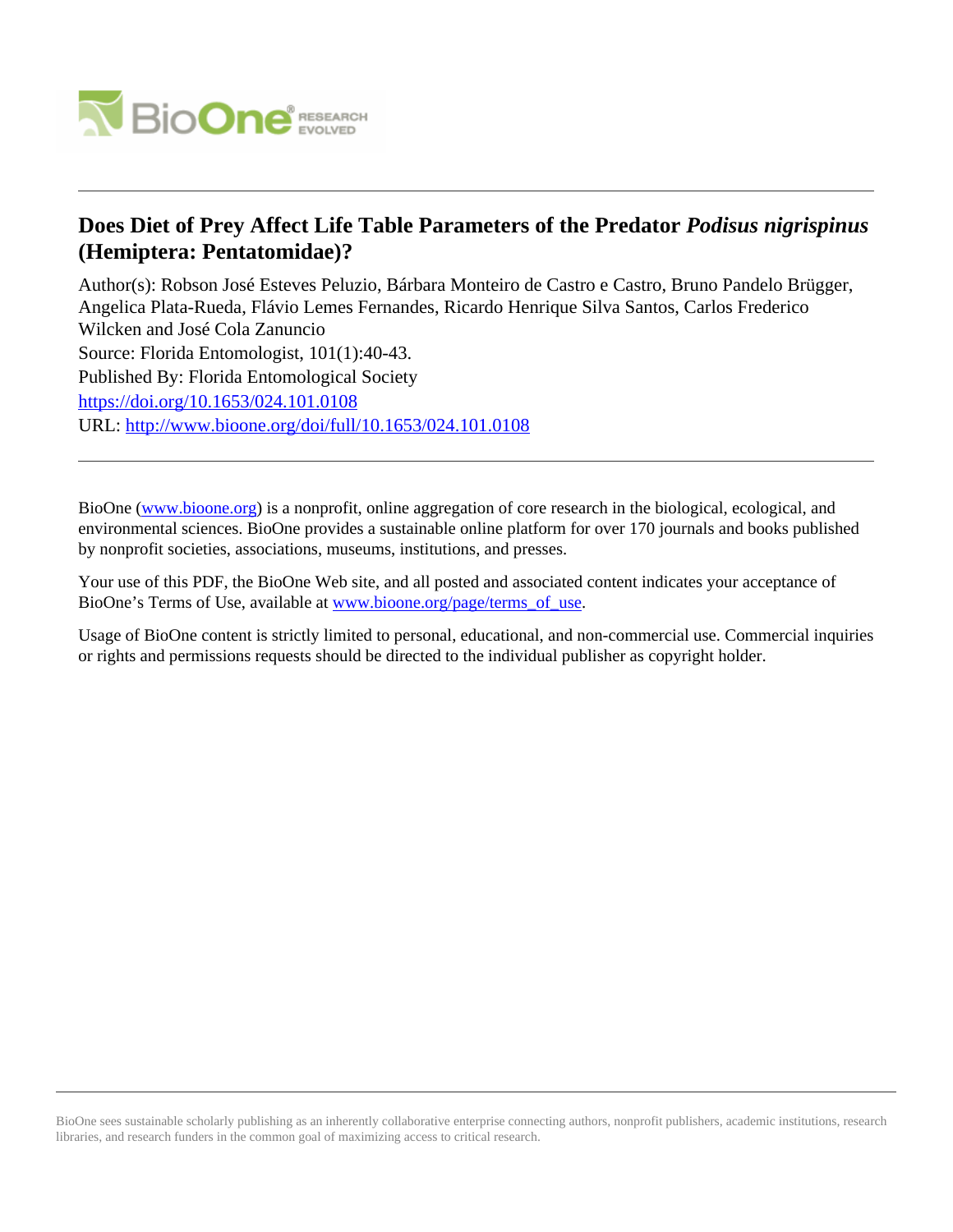# **Does diet of prey affect life table parameters of the predator** *Podisus nigrispinus* **(Hemiptera: Pentatomidae)?**

*Robson José Esteves Peluzio¹, Bárbara Monteiro de Castro e Castro¹, \*, Bruno Pandelo*  Brügger², Angelica Plata-Rueda<sup>3</sup>, Flávio Lemes Fernandes<sup>3</sup>, Ricardo Henrique Silva *Santos1 , Carlos Frederico Wilcken4 , José Cola Zanuncio²*

#### **Abstract**

*Podisus nigrispinus* Dallas (Hemiptera: Pentatomidae) is reared in the laboratory and released for biological control programs. The objective of this study was to evaluate, using life tables, *P. nigrispinus* development when fed on *Anticarsia gemmatalis* Hübner (Lepidoptera: Erebidae) reared on different diets, or with the alternative prey *Tenebrio molitor* L. (Coleoptera: Tenebrionidae). *Podisus nigrispinus* was reared with soybean plants supplemented with *A. gemmatalis* caterpillars fed an artificial diet (T1), with soybean plants supplemented with caterpillars fed soybean leaves (T2), with soybean plants supplemented with *T. molitor* pupae (T3), or with soybean plants supplemented with *A. gemmatalis* pupae from caterpillars fed soybean leaves (T4). The duration of instar V and of the total nymph period of this predator were longer when preying caterpillars fed soybean plants (T2). The survival of the nymph stage was greater when fed on soybean plants with *T. molitor* pupae (T3), with *A. gemmatalis* caterpillars fed on soybean plants (T2), and with *A. gemmatalis* caterpillars fed an artificial diet (T1), relative to *A. gemmatalis* pupae from caterpillars fed soybean leaves (T4). The weights of instar V nymphs and of adult male and female *P. nigrispinus* were greater when fed with *T. molitor* pupae (T3*)*. Life table parameters showed population growth for this predator in all treatments except when fed with *A. gemmatalis* pupae (T4). The net reproductive rate (Ro), the duration of a generation (DG), and time to double the population (TD) of *P. nigrispinus* displayed higher values when fed with caterpillars cultured on soybean (T2) and with *T. molitor* pupae (T3). The rates of increase (λ and rm) value were positive in all treatments. *Anticarsia gemmatalis* pupae from caterpillars fed soybean leaves (T4) are inadequate prey for *P. nigrispinus*. *Anticarsia gemmatalis* caterpillars fed soybean leaves (T2) or *T. molitor* pupae (T3) are a more suitable food for rearing this predator than *A. gemmatalis* caterpillars fed an artificial diet (T1).

Key Words: Asopinae; biological control; *Glycine max*; Heteroptera

#### **Resumo**

*Podisus nigrispinus* Dallas (Heteroptera: Pentatomidae) é criado em laboratório e liberado em programas de controle biológico. O objetivo deste estudo foi avaliar, utilizando tabelas de vida, o desenvolvimento de *P. nigrispinus* quando alimentado com *Anticarsia gemmatalis* Hübner (Lepidoptera: Erebidae), criado em diferentes dietas ou com a presa alternativa *Tenebrio molitor* L. (Coleoptera: Tenebrionidae). *Podisus nigrispinus* foi criado sobre plantas de soja suplementadas com lagartas de *A. gemmatalis* alimentadas com uma dieta artificial (T1), sobre plantas de soja com lagartas alimentadas com folhas de soja (T2), sobre plantas de soja com pupas de *T. molitor* (T3), ou sobre plantas de soja com pupas de *A. gemmatalis* de lagartas alimentadas com folhas de soja (T4). A duração do V ínstar e do período ninfal total deste predador foram mais longos quando consumiram lagartas alimentadas com soja (T2). A sobrevivência de ninfas foi maior quando alimentadas com pupas de *T. molitor* (T3), com lagartas de *A. gemmatalis* alimentadas com folhas de soja (T2) e com lagartas de *A. gemmatalis* alimentadas com dieta artificial (T1), respectivamente. O peso de ninfas de V estádio e de machos e fêmeas de *P. nigrispinus* foi maior com pupas de *T. molitor* (T3). Os parâmetros da tabela de vida mostraram crescimento populacional para este predador em todos os tratamentos, exceto quando o predador foi alimentado com pupas de *A. gemmatalis* (T4). A taxa reprodutiva líquida (Ro), duração de uma geração (DG) e tempo para dobrar a população (TD) de *P. nigrispinus* apresentaram valores melhores quando alimentados com lagartas que consumiram folhas de soja (T2) e *T. molitor* (T3). As taxas de aumento (λ e rm) foram positivas em todos os tratamentos. Pupas de *A. gemmatalis* alimentadas com folhas de soja (T4) são presas inadequadas para *P. nigrispinus*. Lagartas de *Anticarsia gemmatalis* alimentadas com folhas de soja (T2) ou pupas de *T. molitor* (T3) são presas mais adequadas para a criação deste predador que aqueles indivíduos dessa presa criados com dieta artificial (T1).

Palavras Chave: Asopinae; controle biológico; *Glycine max*; Heteroptera

\*Corresponding author; E-mail: barbaramcastro@hotmail.com

<sup>&</sup>lt;sup>1</sup>Universidade Federal de Viçosa, Departamento de Fitotecnia, Viçosa, 36571-900, Brazil, E-mail: robson.peluzio@gmail.com (R. J. E. P.); barbaramcastro@hotmail.com (B. M. C. C.), rsantos@ufv.br (R. H. S. S.)

²Universidade Federal de Viçosa, Departamento de Entomologia/BIOAGRO, Viçosa, 36570-900, Brazil, E-mail: brunopb2002@yahoo.com.br (B. P. B), zanuncio@ufv.br (J. C. Z.)

<sup>3</sup> Universidade Federal de Viçosa, Campus de Rio Paranaíba, Rio Paranaíba, 38810-000, Brazil, E-mail: angelicaplata@yahoo.com.mx (A. P. R.); flaviofernandes@ufv.br (F. L. F.)

<sup>4</sup> Universidade Estadual Paulista (UNESP), Departamento de Proteção Vegetal, Faculdade de Ciências Agronômicas, Botucatu, São Paulo, 18610-307, Brazil, E-mail: cwilcken@fca.unesp.br (C. F. W.)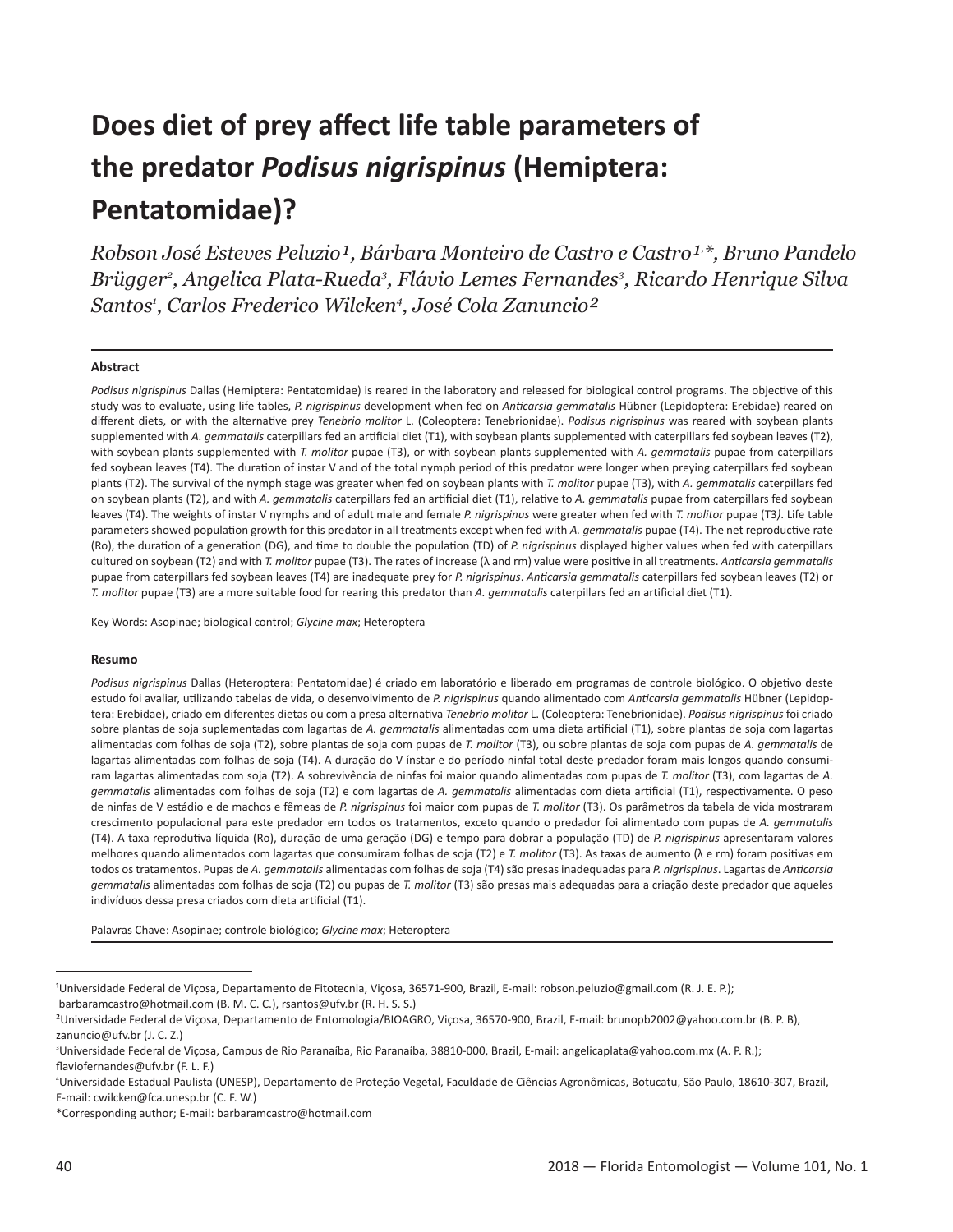#### Peluzio et al.: Diet of prey affects life table of predator  $41$

*Podisus nigrispinus* Dallas (Hemiptera: Pentatomidae), a generalist predator, has potential for use in integrated pest management programs (IPM) (Zanuncio et al. 2008) due to its high searching ability (Malaquias et al. 2015), feeding rates (Vacari et al. 2013), and low production costs (De Bortoli et al. 2011). This predator is reared in the laboratory and released for biological control programs (Zanuncio et al. 2014) so it is important to optimize its mass rearing techniques (Zanuncio et al. 2001). *Podisus nigrispinus* can survive periods of prey scarcity by feeding on alternative prey (Malaquias et al. 2010). Under laboratory conditions they accept *Tenebrio molitor* L. (Coleoptera: Tenebrionidae) pupae, *Musca domestica* L. (Diptera: Muscidae), and *Bombyx mori* L. (Lepidoptera: Bombycidae) larvae (Neves et al. 2010), and in the field they take natural prey such *Anticarsia gemmatalis* Hübner (Lepidoptera: Erebidae) caterpillars (Ferreira et al. 2008).

Predatory pentatomids are considered to be obligate zoophytophagous because they have better development when fed both insect prey and plants (Azevedo et al. 2007). Zoophytophagous behavior enables predatory bugs to obtain moisture and possibly nutrients (Torres et al. 2010).

The functional response of predators is affected by many factors, such as their development stage (Hassanpour et al. 2011), prey type (Farhadi et al. 2010), plant species, and plant physiology (De Clercq et al. 2000), food availability (Molina-Rugama et al. 1997), and food quality (Lemos et al. 2003). Commercialization and use of biological control agents for integrated management programs depends on producing these insects at a low cost. Life tables permit the analysis and understanding of the effect of external factors, including host plants, on the growth, survival, reproduction, and intrinsic rates of population growth (Chi & Su 2006).

The objective of this study was to evaluate, using life tables, the development of *P. nigrispinus* fed *A. gemmatalis* caterpillars reared on different diets.

# **Materials and Methods**

#### PLANT AND INSECT CULTURE

The experiment was conducted in a greenhouse of the Plant Science Department at the Universidade Federal de Viçosa (UFV) in Viçosa, Minas Gerais, Brazil. Soybean seeds (cultivar UFV16) were planted in 3 L plastic pots every 15 d, from Jul 2006 to May 2007, irrigated, and thinned to 3 per pot. Fertilization was carried out according to recommendations (CFSEMG 1999). Chemical pest control products were not applied.

*Anticarsia gemmatalis* caterpillars were reared in the Insect Biological Control Laboratory (IBCL/BIOAGRO/UFV) on an artificial diet (Greene et al. 1976) or soybean leaves. *Tenebrio molitor* pupae were obtained from a culture (LCBI/BIOAGRO/ UFV) fed wheat bran and sugarcane.

*Podisus nigrispinus* egg masses were obtained from the LCBI/ BIOAGRO/UFV, where this predator is fed on *T. molitor* pupae. *Podisus nigrispinus* eggs were placed in Petri dishes (9.0 × 1.2 cm) with a damp cotton ball to prevent drying out. Newly hatched *P. nigrispinus* nymphs were separated into groups of 60 per organza bag (30 × 60 cm) in pots encompassing a soybean plant at the V6 or V7 to R6 phenological stages.

The predator was reared for 2 generations (F2) with soybean plants supplemented with *A. gemmatalis* caterpillars fed an artificial diet (T1), with soybean plants supplemented with caterpillars fed soybean leaves (T2), with soybean plants supplemented with *T. molitor* pupae (T3), or with soybean plants supplemented with *A. gemmatalis* pupae from caterpillars fed soybean leaves (T4) before evaluation so it could adapt to dietary and experimental conditions. Water was supplied in anesthesia tubes sealed with a cotton ball and placed in the organza bags. Supplemental food was provided ad libitum.

#### EXPERIMENTAL STUDIES

For each treatment (T1–T4), 50 nymphs of third generation *P. nigrispinus* were separated into groups of 10 individuals per organza bag (10  $\times$  20 cm), each representing 1 replication. These nymphs were reared to obtain adults, which were mated 3 d after emergence, with 12 pairs per treatment. The average temperature during the test was  $25.8 \pm 8.0$  °C.

Duration and survival data for instars I, II, III, IV, and V of *P. nigrispinus* were determined. The survival curves of the nymph stage of this predator were obtained using the Kaplan-Meier model (SAS Institute 1991). The weights of instar V nymphs and of newly emerged males and females *P. nigrispinus* were obtained with a precision balance (Shimadzu model AY220, produced in The Philippines; resolution = 0.1 mg).

Population growth parameters and reproduction of *P. nigrispinus* were obtained using life table analysis. The net reproductive rate (Ro) (number of females added per female during her lifetime): Ro = Σlx.mx; duration of a generation (DG) (time between the parent and offspring birth): DG = Σx. lx. Mx/Ro; intrinsic rate of population increase (Rm) (population growth rate per unit time): Rm = ln (Ro)/DG; finite rate of population increase (λ) (number of females added to the population per female per unit time):  $\lambda$  = antilog (rm 0.4343); and time required for the predator to double its population in number of individuals (TD): TD = ln (2)/rm; were calculated (Maia et al. 2000) and analyzed using the SAS statistical software (SAS Institute 1991).

### **Results**

The duration of instar I was similar among treatments. Instars II and III *P. nigrispinus* were longer when fed *A. gemmatalis* pupae (T4), and nymphs of this predator did not complete their life cycle, with 100% mortality during instar IV when fed this host. The duration of instar V and of the total nymph period of *P. nigrispinus* were longer when provided with caterpillars fed with soybean plants (T2) (Table 1).

The survival of the nymph stage of *P. nigrispinus* was higher when fed on soybean plants with *T. molitor* pupae (T3) (97.9%), with *A. gemmatalis* caterpillars reared with soybean leaves (T2) (93.8%), and with *A. gemmatalis* caterpillars fed an artificial diet (T1) (79. 2%), relative to *A. gemmatalis* pupae from caterpillars fed soybean leaves (T4) (Fig. 1).

Instar V, and both male and female adults of *P. nigrispinus*, were heavier when fed *T. molitor* (T3) (Table 2).

Life table parameters for *P. nigrispinus* varied with the prey supplied. The net reproductive rate (Ro), duration of a generation (DG), and time to double the population (TD) of this predator had higher values when allowed to feed on *A. gemmatalis* caterpillars reared on soybean leaves (T2) and on *T. molitor* pupae (T3), indicating increased offspring production per generation (Table 3). The finite (λ) and intrinsic (rm) rates of population growth of *P. nigrispinus* were similar among treatments.

## **Discussion**

The quality and quantity of food affect parameters such as survival, weight gain, stage duration, egg numbers, and predator viability and longevity (Zanuncio et al. 2002). The equivalent duration of first instar *P. nigrispinus* is due to the pentatomid predators having no predatory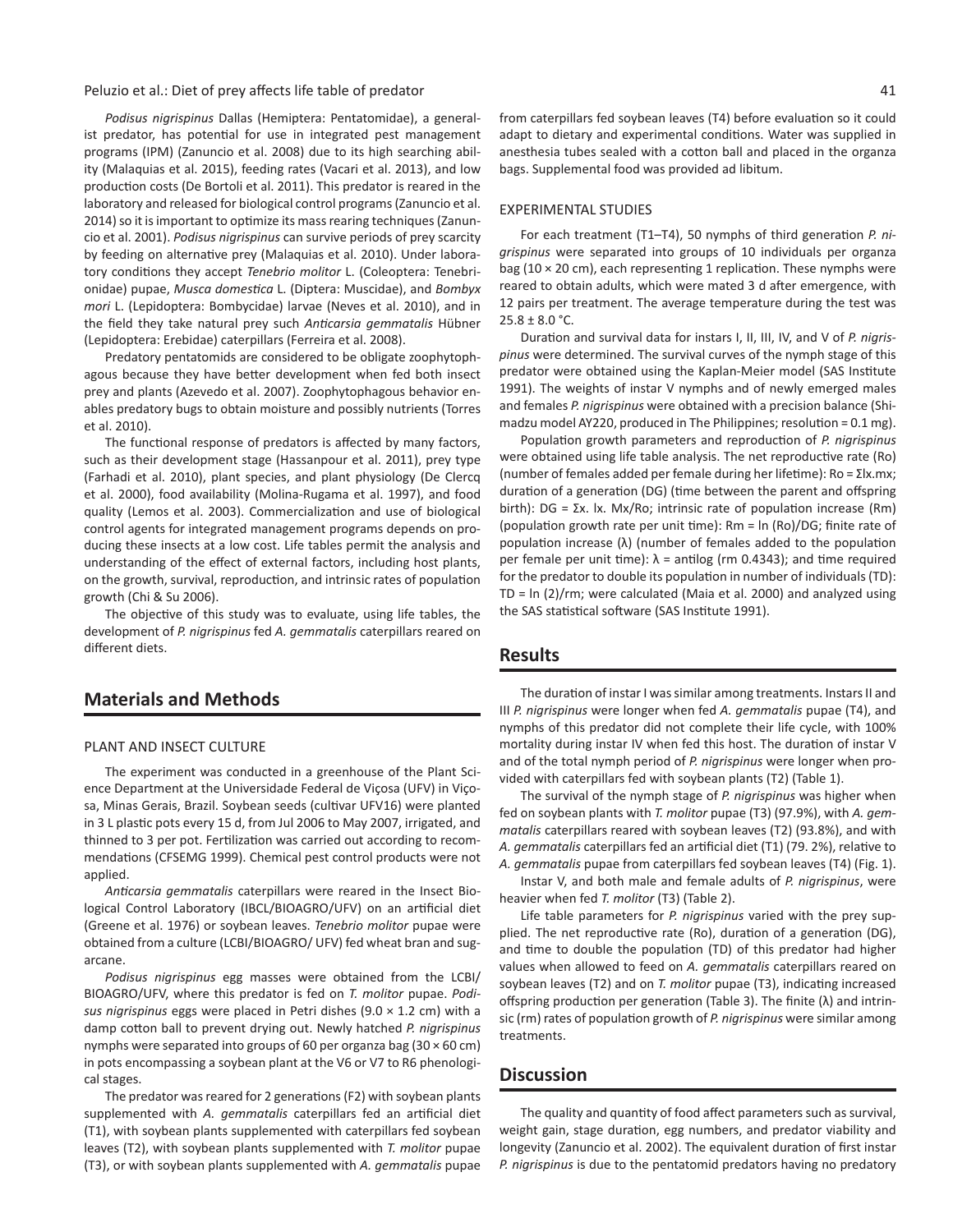**Table 1.** Duration (mean days ± standard error) for instars I–V, and of the total nymph stage, of *Podisus nigrispinus* (Hemiptera: Pentatomidae) reared with soybean plants supplemented with *Anticarsia gemmatalis* (Lepidoptera: Erebidae) caterpillars fed an artificial diet (T1), on soybean plants with caterpillars fed soybean leaves (T2), on soybean plants with *Tenebrio molitor* (Coleoptera: Tenebrionidae) pupae (T3), or on soybean plants with *A. gemmatalis* pupae from caterpillars fed soybean leaves (T4).

| Instars                    | <b>Treatments</b>  |                    |                    |                   |  |
|----------------------------|--------------------|--------------------|--------------------|-------------------|--|
|                            | T1                 | T <sub>2</sub>     | T3                 | T <sub>4</sub>    |  |
| $\mathsf{I}^{\mathsf{ns}}$ | $3.00 \pm 0.00$    | $3.00 \pm 0.00$    | $3.00 \pm 0.00$    | $3.00 \pm 0.00$   |  |
| Ш                          | $3.96 \pm 0.09 B$  | $3.96 \pm 0.11 B$  | $4.32 \pm 0.07 B$  | $5.26 \pm 0.13$ A |  |
| Ш                          | $3.49 \pm 0.16$ BC | $4.00 \pm 0.08$ B  | $3.39 \pm 0.07$ C  | $4.91 \pm 0.43$ A |  |
| IV                         | $4.21 \pm 0.09$ AB | $4.38 \pm 0.13$ A  | $3.92 \pm 0.06 B$  | -                 |  |
| V                          | $5.63 \pm 0.10 B$  | $6.42 \pm 0.12$ A  | $5.85 \pm 0.09 B$  |                   |  |
| Total                      | $25.20 \pm 0.21 B$ | $26.78 \pm 0.26$ A | $25.38 \pm 0.16 B$ | -                 |  |

<sup>ns</sup> Non-significant. Means per row followed by the same letter do not differ by Tukey's test ( $P = 0.05$ ).

habits at this age (Torres et al. 2006; Malaquias et al. 2010). *Podisus nigrispinus* predatory behavior begins as it attains the second instar (Torres et al. 2006) and the life cycle of this predator depends on food quality and quantity (Lemos et al. 2006). The duration of the *P. nigrispinus* nymph stage was shorter when their supplemental diet included *A. gemmatalis* caterpillars reared on an artificial diet (T1) or *T. molitor* larvae (T3) than when allowed to feed on *A. gemmatalis* caterpillars reared on soybean leaves (T2). In a similar study, Medeiros et al. (2000) reported that nymph development of this predator was shorter when allowed to feed on *A. gemmatalis* caterpillars reared on an artificial diet (T1) or caterpillars fed soybean plants (T2) or *T. molitor* larvae (T3) than when allowed to feed on *Alabama argillacea* Hübner (Lepidoptera: Noctuidae) larvae on cotton plants. Furthermore, the duration for instars II and III of this predator with *A. gemmatalis* pupae was longer than those fed on *Spodoptera frugiperda* (Smith & Abbot), *Spodoptera cosmioides* (Walker) larvae (Lepidoptera: Noctuidae) and eggs of *Euschistus heros* F. (Hemiptera: Pentatomidae) (Denez et al. 2014).

The heavier body of instar V nymphs and adult *P. nigrispinus* when fed *T. molitor* is important because heavier individuals have better reproductive success (De Bortoli et al. 2016; Lemos et al. 2003). *Podisus nigrispinus* females were heavier than the males, which is consistent



**Fig. 1.** Nymph absolute survival (according to Kaplan-Meier estimator) of *Podisus nigrispinus* (Hemiptera: Pentatomidae) reared with soybean plants supplemented with *Anticarsia gemmatalis* (Lepidoptera: Erebidae) caterpillars fed an artificial diet (T1); on soybean plants with caterpillars fed soybean leaves (T2); on soybean plants with *Tenebrio molitor* (Coleoptera: Tenebrionidae) pupae (T3); or on soybean plants with *A. gemmatalis* pupae from caterpillars fed soybean leaves (T4).

with reports of adult weights from 45 to 140 mg for females and 35 to 100 mg for males (Torres et al. 2006), and independent of diet (Lemos et al. 2001, 2003). Better nutritional prey quality affects predator weight gain (Oliveira et al. 2004). Moreover, feeding on different prey throughout the life cycle, such as *T. molitor* and *M. domestica* on alternated days, supplements the predator nutritional requirements and increases production of heavier females (Zanuncio et al. 2001).

Insect population growth may be evaluated with Ro values, which uses specific female fertility at different ages (Southwood 1978). The lower net reproductive rate (Ro) for *P. nigrispinus* females when their supplemental diet included *A. gemmatalis* caterpillars reared on an artificial diet (T1), as obtained in our study, indicates that this diet is less suitable for mass production of this predator resulting in production of fewer offspring during their lifetime (De Bortoli et al. 2011). Life tables show the reproductive potential of females at different times (Medeiros et al. 2000), but dietary quality during immature stages affects insect reproduction (Mayntz et al. 2003). For example, the net reproductive rate (Ro) for *P. nigrispinus* was higher when fed *Plutella xylostella* L. (Lepidoptera: Plutellidae) pupae (267.2) than when fed larva of this species (216.1) (Vacari et al. 2013).

*Anticarsia gemmatallis* reared on an artificial diet (T1) induced lower generational duration (DG), and the period for *P. nigrispinus* to double its population size (TD). Low values of these parameters (DG and TD) are desirable in biological control programs because the possibility of obtaining more annual generations is greater, which provides financial advantages (Menezes et al. 2014). The positive rate of increase ( $\lambda$  and rm) value in all treatments indicates higher birth than mortality rates (Santos et al. 2014). Higher values for the Ro parameter indicate greater numbers of offspring, with this parameter being more relevant than generational duration for population increase (Menezes et al. 2014).

**Table 2.** Weight (mean mg ± standard error) of instar V nymphs and of newly emerged *Podisus nigrispinus* (Hemiptera: Pentatomidae) adults reared with soybean plants supplemented with *Anticarsia gemmatalis* (Lepidoptera: Erebidae) caterpillars fed an artificial diet (T1), on soybean plants with caterpillars fed soybean leaves (T2), or on soybean plants with *Tenebrio molitor* (Coleoptera: Tenebrionidae) pupae (T3).

|               | Treatments         |                    |                    |  |  |
|---------------|--------------------|--------------------|--------------------|--|--|
| <b>Stages</b> | T1                 | T2                 | ΤЗ                 |  |  |
| $\vee$        | $25.38 \pm 1.00 B$ | $26.66 \pm 0.93 B$ | $35.30 \pm 1.64$ A |  |  |
| Male          | $42.20 \pm 1.08$ B | $40.61 \pm 0.83 B$ | $52.35 \pm 1.06$ A |  |  |
| Female        | $60.34 \pm 2.03 B$ | $55.02 \pm 1.97 B$ | $72.20 \pm 2.87$ A |  |  |

Means per rows followed by the same letter do not differ by Tukey's test  $(P = 0.05)$ .